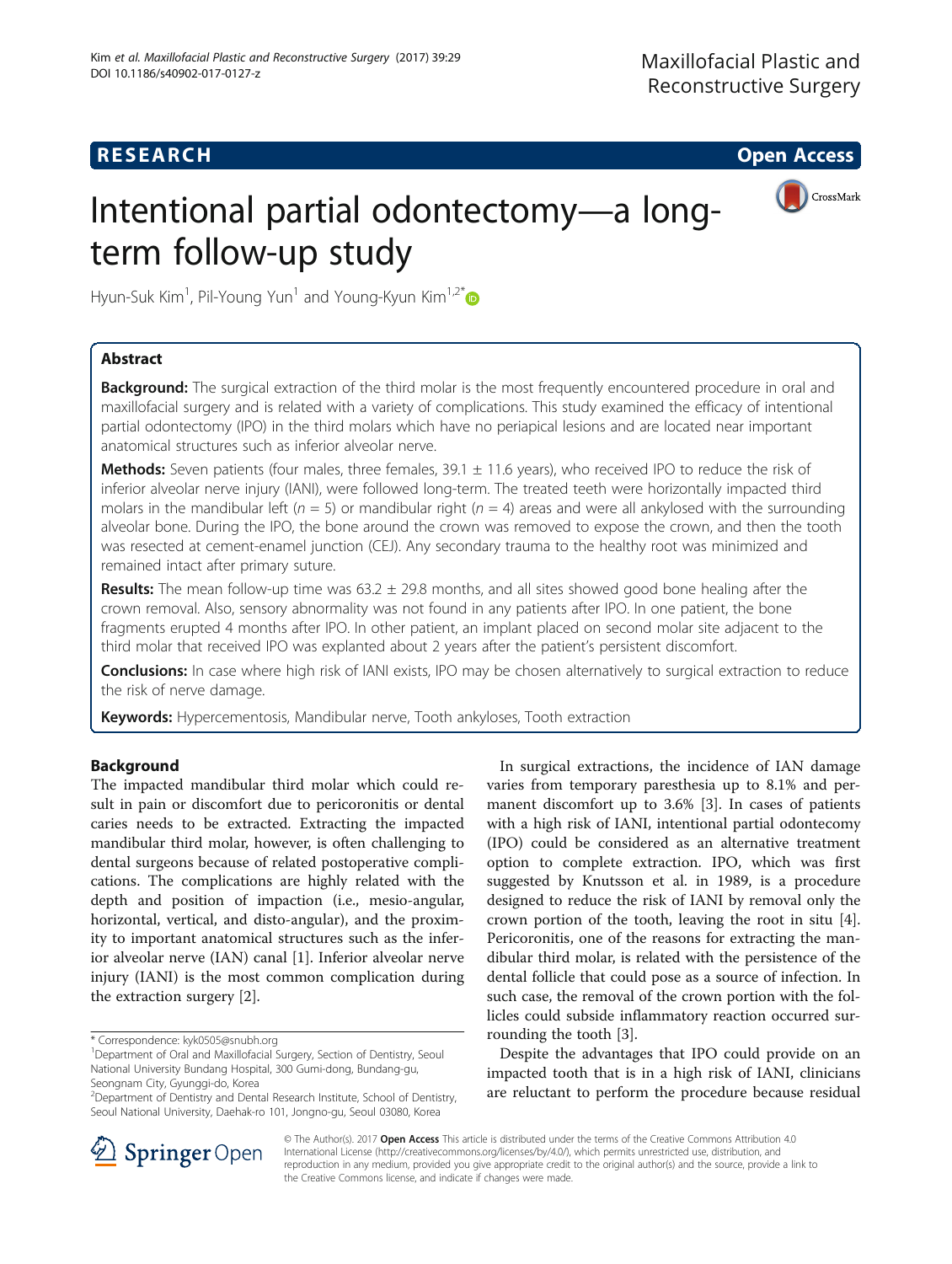roots could become a source of postoperative infection in the future. Therefore, IPO has been a controversial operation since it lacks a long-term follow-up of retained roots.

This retrospective study was designed to examine the fate and complications of residual roots through longterm follow-ups and to inform whether the IPO could be suggested as an alternative treatment for the impacted third molars.

# **Methods**

# Patients

In this study, seven patients (four males and three females; age  $39.1 \pm 11.6$  years), who underwent IPO because of a high risk of intra- and postoperative complications, were followed long term. A total of nine mandibular third molars underwent IPO, five in the left and four in the right mandibles. The relation of the tooth to the ramus of the mandible, the relative depth of the third molar in the bone, and the position of the tooth in relation to the long axis of the second molar were radiographically evaluated following Pell & Gregory classification [[5\]](#page-4-0). Based on this classification, the difficulty of extraction was evaluated using difficulty index described by Pederson [\[6](#page-4-0)]. Moreover, the preoperative status of the impacted tooth, such as ankylosis, hypercementosis, root shape, and IAN proximity, were recorded using radiographic views. Before the operation, all patients were fully given detailed accounts about the conventional extraction and IPO, and all consented to receive the latter procedure.

## Surgical procedure

All IPOs were performed by a highly experienced oral and maxillofacial surgeon. Under local anesthesia with 2% lidocaine including 1:100,000 epinephrine, a fullthickness mucoperiosteal flap was elevated with a periosteal elevator. Alveolar bones around the impacted crown were removed with a surgical bur to expose the cementoenamel junction (CEJ) of the tooth, and the tooth was sectioned at the junction. After decrowning, the cutting margin was trimmed to 3 mm below the adjacent bone level (Fig. 1). The mobility of the remaining root was checked, and any secondary trauma to the healthy roots was minimized. The surgical area was irrigated with normal saline and then sutured primarily with 3-0 black silk (Ethicon Sutures, Ltd., USA). Antibiotics (amoxicillin/clavulanate; Augmentin®, Ilsung Pharmaceuticals Co., Seoul, Korea) and a non-steroidal anti-inflammatory drug (talniflumate; Somalgen®, Kunwha Pharmaceutical Co., Seoul, Korea), and 100 mL of 0.1% chlorhexidine mouth gargling (Hexamedine®, Bukwang Pharm, Ansan, Korea) were prescribed for oral



hygiene maintenance. Sutures were stitched out 1 week after the surgery. Any complications related with sensory abnormality, pain, infection, migration of remained roots, and influence to the adjacent tooth was evaluated clinically and radiographically.

## Results

The mean follow-up period was  $63.2 \pm 29.8$  months, and all operation sites were evaluated clinically and radiographically. According to Pell & Gregory classification, there were six IIIC, two IIIB, and one IIC. Out of the nine teeth, four were mesioangular, three horizontal impactions, and two vertical impactions. Applying Pederson's difficulty index, only one out of the nine cases was presumably "moderately difficult," while the rest were "very difficult" extractions. Considering that the difficulty index does not take ankylosis/hypercementosis into account, actual levels of extractions presented in this article were very difficult even for a highly experienced oral surgeon (Table [1](#page-2-0)).

According to the panoramic views, all molars were impacted close to the white line of IAN canal  $(\leq 2$  mm),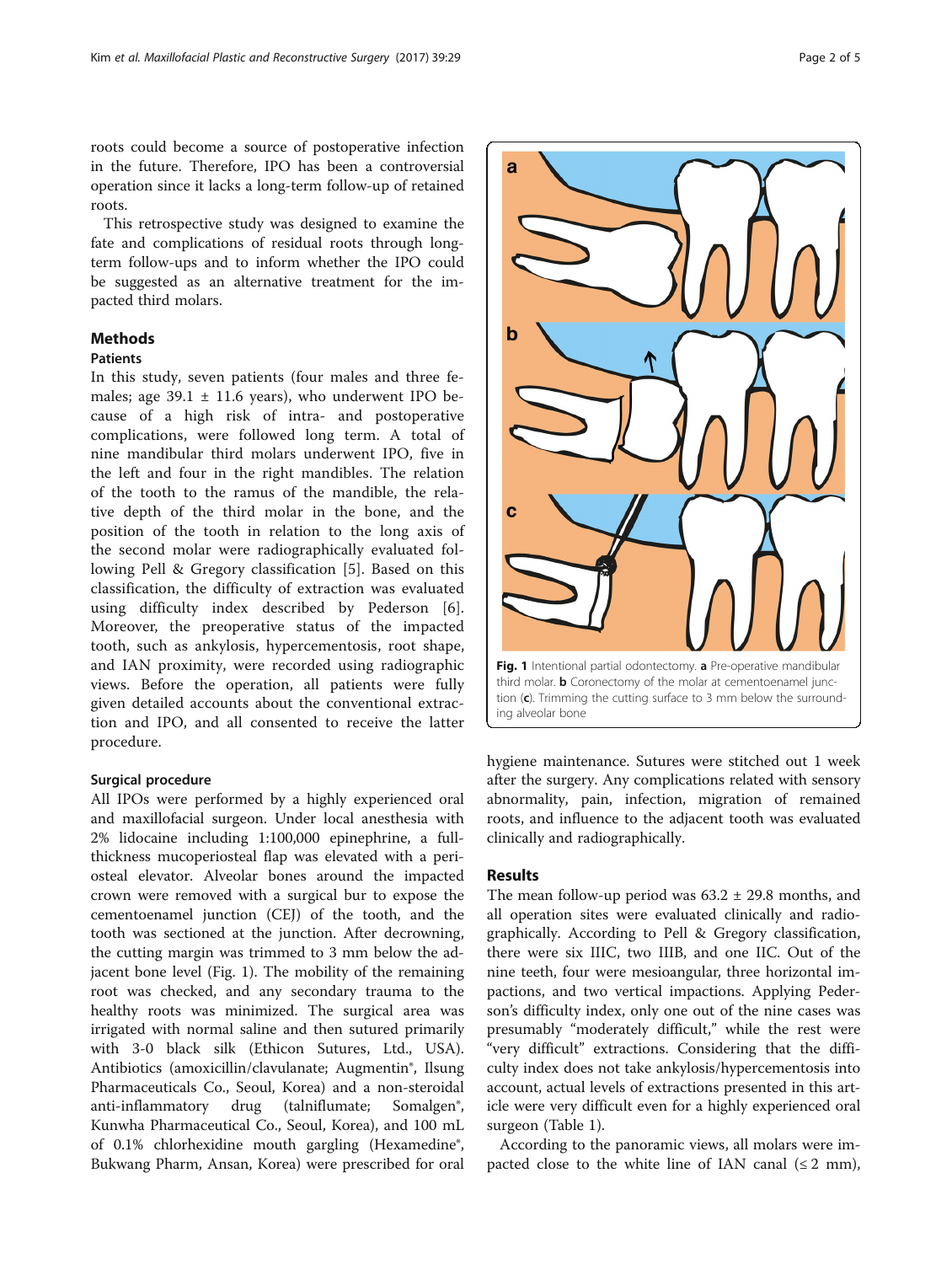| #              | Age | Sex | Site | Pell & Gregory |   | Pederson            | Pre-operative status |        |           |     | F/U   | Complication  |
|----------------|-----|-----|------|----------------|---|---------------------|----------------------|--------|-----------|-----|-------|---------------|
|                |     |     |      | classification |   | difficulty<br>index | AK                   | HC     | <b>RS</b> | IP  | (mo.) |               |
|                | 48  | F   | #48  | <b>IIIC</b>    | M |                     | $^{+}$               | —      |           | $+$ | 118.4 | trismus       |
| 2              | 59  | M   | #38  | <b>IIIC</b>    | H | 8                   | $^{+}$               | $^{+}$ |           | $+$ | 91.5  |               |
| 3              | 39  | M   | #48  | IIIC           | M | ⇁                   | $+$                  |        |           | $+$ | 65.8  |               |
| $\overline{4}$ | 32  | F   | #38  | IIC            | M | 6                   | $^{+}$               |        | C         | $+$ | 47.5  | Bone fragment |
| 5              | 32  | F   | #48  | <b>IIIC</b>    | V | 9                   | $^{+}$               |        |           | $+$ | 46.8  |               |
| 6              | 43  | F   | #38  | <b>IIIC</b>    | M | ⇁                   | $+$                  |        | D         | $+$ | 32.7  | pain, trismus |
| 7              | 49  | M   | #38  | <b>IIIB</b>    | V | 8                   | $^{+}$               | $^{+}$ | D         | $+$ | 33.4  |               |
| 8              | 25  | M   | #48  | <b>IIIB</b>    | H | ⇁                   | $^{+}$               |        | D         | $+$ | 60.2  |               |
| 9              | 25  | M   | #38  | <b>IIIC</b>    | H | 8                   | $^{+}$               |        |           | $+$ | 59.7  |               |

<span id="page-2-0"></span>Table 1 Description of impacted third molars

Difficulty index 3–4(slightly difficult), 5–6(moderately difficult), 7–10(very difficult)

AK ankylosis, HC hyper-cementosis, RS root shape, IP IAN proximity (≤ 2 mm), M mesio-angular, H horizontal, V vertical, C convergent, D divergent

and all roots lost lamina dura suggesting that the teeth are ankylosed with the surrounding alveolar bone. Also, two teeth showed signs of hypercementosis, and root shape of the three teeth was divergent.

On the recall check, none of the patients had sensory abnormality such as paresthesia and hypoesthesia related with the surgical sites. Moreover, all the operation sites were covered with the healthy gingiva without postoperative infection signs. Radiographically, none of the residual roots that were surrounded by the intact bones migrated (Fig.2).

In one patient, a bony fragment erupted 4 months after IPO. The patient did not show any clinical symptoms related to it, and the fragment was simply removed and it did not cause the failure of IPO.

In another patient, an implant placed on mandibular second molar area adjacent to the third molar that received IPO was explanted about 2 years after because of persistent discomfort. However, in this case, the bone around the resected root was intact, and there was not a sign of infection in the IPO site. Therefore, the reason for implant failure is considered as the peri-implantitis.

One out of nine cases reported severe pain (Visual Analog Scale of 6 out of 10) a day after IPO, which alleviated after a week.

## **Discussion**

To avoid complications when a mandibular third molar is impacted close to an IAN canal, IPO is considered as an alternative treatment to the surgical extraction [[6\]](#page-4-0). A study about IANIs after the conventional extraction and IPO reported that the incidence of the damage to the IAN was higher in complete extraction (19% of 102 cases) compared with IPO (3% of 94 cases) [[7\]](#page-4-0). Another case-control study also concluded that IANIs as a result of IPO was not reported at all, whereas the conventional surgical extraction resulted to 5% IANIs [[8\]](#page-4-0). Despite these positive reports on IPO, many dental surgeons are still reluctant to remain the root portions and worry about the postoperative complications because of a lack of studies reporting the long-term follow-up results [\[9](#page-4-0)].

As of disadvantage of IPO, migration of residual roots could happen. A study mentioned that 30% of remnant roots migrated towards the superior border of the

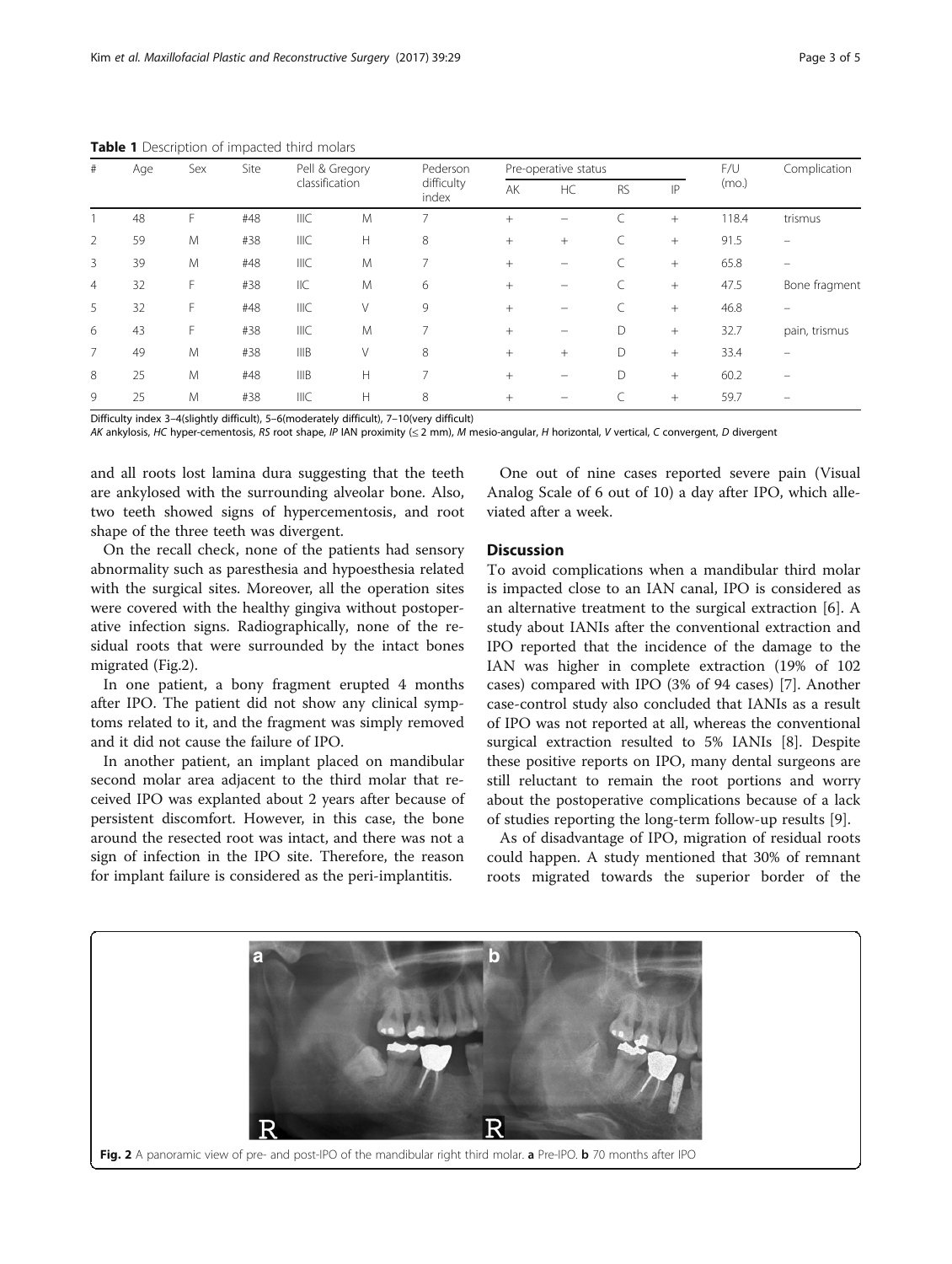mandible in the first year, and additional surgery for removal of roots was required [\[10\]](#page-4-0). Another study reported 6% incidence of later root removal after the remained root migrated far from the IAN canal [\[11\]](#page-4-0). In other hand, Dolanmaz stated that none of the 43 patients who were treated by IPO surgery required additional removal resulting from the subsequent root migration [[12\]](#page-4-0). In our study ( $n = 9$ ), there was no radiographic evidence of migration of the residual roots. It seems that hypercementosised and ankylosed roots covered with surrounding bone are not easily migrated from its original location.

IPO sometimes is known to cause an infection as one of the postoperative complications. IPO without complete removal of the dental follicle could lead to infection up to 5% [[4\]](#page-4-0). Renton also reported 10–12%, relatively high incidence, of infection on operation sites after IPO [\[7](#page-4-0)]. Whereas, Dolonmaz showed that none of the 43 cases were related with postoperative infection, and Porgrel reported only one case of postoperative infection out of 50 IPO cases [\[13, 14](#page-4-0)]. In our study, postoperative infection was not observed in the IPO site. After the long periods of healing, the operation sites were covered with healthy gingiva. In one case (case #2), an implant placed adjacent to the third molar that received IPO failed 2 years after implantation. In this case, the bone healing around the residual roots was normal, and the third molar area did not display any specific signs of abnormality upon visual exam and palpation tests. Therefore, in this case, the reason for implant failure is not resulted by IPO, but possibly by periimplantitis.

Another concern of performing IPO is postoperative pain. Hatano Y et al. had reported high incidence of postoperative pain in the coronectomy group compared to the conventional extraction group, which had diminished within 1 week [[9\]](#page-4-0). Hatano Y et al. proposed that possible reasons to the acute pain are a tight primary closure which could have caused high pressure inside the wound and a temporary pulpitis of the resected root. According to O'Riordan study [[3\]](#page-4-0), the resected pulp could result in hyperemia or inflammatory edema which could develop into pulp pathogenesis. Therefore, adequate irrigation and avoidance of any manipulation of vital pulp that could facilitate dentinal bridge around pulp chamber are important. In our study, one patient complained of severe pain (VAS 6) a day after IPO. The pain was relieved within 1 week. Although histopathologic section was not performed on the symptomatic IPO tooth, our assumption is that the pulp had temporary pulpitis which could have been caused by heat arose from inadequate coolant during the coronectomy.

In terms of risk of IANI, it is obvious that decrowning the highly risky, impacted mandibular third molar is safer than the complete extraction. Therefore, when dental surgeons encounter the third molar extraction cases, they should initially evaluate difficulties of extraction with radiographic findings. If the mandibular third molar is located too near an IAN canal, and if the roots have hypercementosis or ankylosis, a surgeon could consider IPO as a primary treatment option. However, patients should be sufficiently informed of the advantages/ disadvantages of the IPO surgery and understand why this technique is necessary before the procedure starts. In regard to IPO, a long-term follow-up is important to evaluate patient's discomfort including neuropathy, postoperative infection, and development of any pathology.

In our study, the mean follow-up period was  $61.7 \pm 27.8$  months, which was enough to assess any complication of IPO. However, the sample size of this study is relatively small as compared with other studies reporting the results of IPO. Moreover, our study has no control group to compare the effectiveness of conventional extraction with IPO. Therefore, it is suggested that a long-term study with more cases should be conducted to evaluate the benefits of IPO and to compare with the traditional extraction method.

#### Conclusions

In case where high risk of IANI exists, IPO may be chosen alternatively to surgical extraction to reduce the risk of nerve damage, but a larger sample size of similar follow-up period should be supplemented.

#### Additional file

[Additional file 1:](dx.doi.org/10.1186/s40902-017-0127-z) Case form and result of data. (XLSX 14 kb)

#### Abbreviations

CEJ: Cementoenamel junction; IAN: Inferior alveolar nerve; IANI: Inferior alveolar nerve injury; IPO: Intentional partial odontectomy

#### Acknowledgements

Not applicable

#### Funding

There was no funding in support of this study.

#### Availability of data and materials

The dataset supporting the conclusions of this article is included within the article and Additional file 1.

#### Authors' contributions

KHS participated in the data collection and writing of the manuscript. YPY participated in the study design and performed the statistical analysis. KYK participated in the study design and coordination and helped to draft the manuscript. All authors read and approved the final manuscript.

#### Authors' information

All of the authors have no affiliations with or involvement in any organization or entity with any financial interest or non-financial interest in this manuscript. This manuscript represents original works and is not being considered for publication elsewhere.